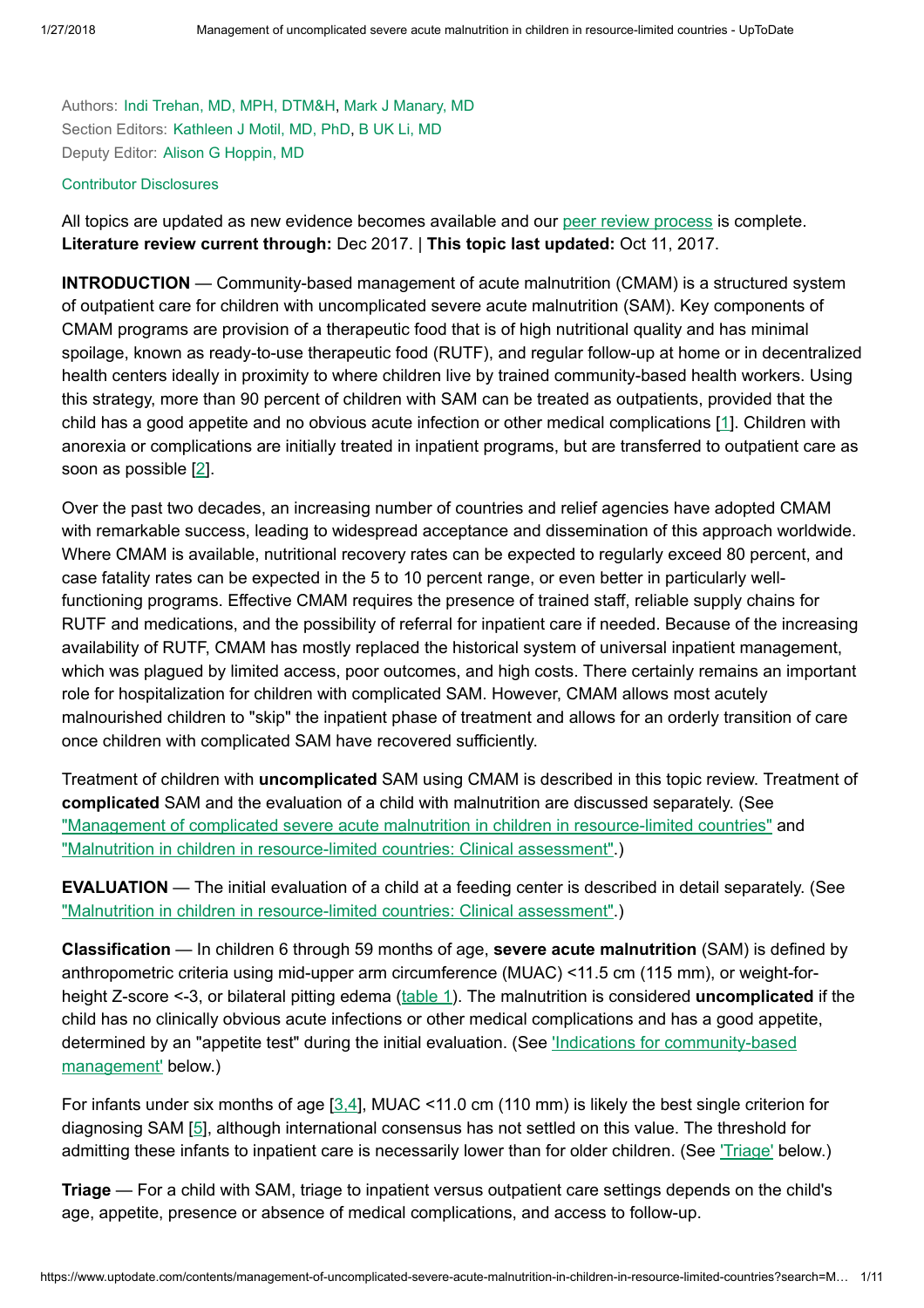Indications for community-based management — A malnourished child is eligible for communitybased (outpatient) management of acute malnutrition (CMAM) if the child [\(algorithm](https://www.uptodate.com/contents/image?imageKey=PEDS%2F113987&topicKey=PEDS%2F113959&search=MANAGEMENT+OF+SEVERE+MALNUTRITION&rank=1%7E150&source=see_link) 1) [\[2,6,7](https://www.uptodate.com/contents/management-of-uncomplicated-severe-acute-malnutrition-in-children-in-resource-limited-countries/abstract/2,6,7)]:

- Is aged six months or older. Protocols are established primarily for those 6 through 59 months of age. For older children, it is reasonable to use the same protocols as an extension of established practice. However, for these older children it is particularly important to do a thorough evaluation for underlying diseases that may have triggered the malnutrition, such as human immunodeficiency virus (HIV), tuberculosis, or malignancy, since isolated SAM is less common in this age group.
- Passes an "appetite test," which assesses whether the child is able to consume approximately 30 grams of ready-to-use therapeutic food (RUTF) in a supervised calm setting under the direct observation of clinical staff.
- Has no signs or symptoms suggesting acute complications, such as sepsis or pneumonia. The presence of diarrhea, HIV infection, and severe edema are not necessarily contraindications to outpatient care or to the use of RUTF if the child is otherwise clinically stable [[2,6,8,9\]](https://www.uptodate.com/contents/management-of-uncomplicated-severe-acute-malnutrition-in-children-in-resource-limited-countries/abstract/2,6,8,9).
- Is already on effective HIV treatment if the child is HIV infected. To identify children with untreated HIV, it is highly advisable to perform routine HIV testing for all malnourished children at the initial evaluation. However, if routine HIV testing seems to present an obstacle to accessing care for malnutrition, due to local culture and stigma, then it is reasonable to reserve testing only for those children who are not recovering appropriately.
- Has a reliable caretaker who can provide frequent closely-supervised feedings at home.
- Is able to return to the feeding center for regular follow-up where progress can be monitored, medical complications addressed, counselling and major health messages reinforced, and additional RUTF provided. Follow-up should generally occur every one to two weeks [\[10](https://www.uptodate.com/contents/management-of-uncomplicated-severe-acute-malnutrition-in-children-in-resource-limited-countries/abstract/10)]. (See 'Follow-up and [monitoring'](https://www.uptodate.com/contents/management-of-uncomplicated-severe-acute-malnutrition-in-children-in-resource-limited-countries?search=MANAGEMENT%20OF%20SEVERE%20MALNUTRITION&source=search_result&selectedTitle=1~150&usage_type=default&display_rank=1#H3176906666) below.)

In most settings, more than 90 percent of children with SAM will qualify for outpatient therapy at the time of initial evaluation. Additionally, most children with complicated SAM who begin therapy as inpatients can complete therapy as outpatients using the identical protocol; therapeutic feeding programs should be prepared to accept transfers of these patients into the outpatient feeding program [[2\]](https://www.uptodate.com/contents/management-of-uncomplicated-severe-acute-malnutrition-in-children-in-resource-limited-countries/abstract/2). (See "Management of complicated severe acute malnutrition in children in [resource-limited](https://www.uptodate.com/contents/management-of-complicated-severe-acute-malnutrition-in-children-in-resource-limited-countries?sectionName=Transfer+to+outpatient+care&anchor=H87026751&source=see_link#H87026751) countries", section on 'Transfer to outpatient care'.)

Indications for inpatient care — Malnourished children who have acute complications or who fail the appetite test should be hospitalized and given specific therapies for their acute illness while nutritional rehabilitation is initiated. Other indications for hospitalization include (but are not limited to) children who have not recovered after a trial of outpatient therapy, those with challenging social situations that preclude effective outpatient management, and untreated HIV or tuberculosis infection [\[2,8](https://www.uptodate.com/contents/management-of-uncomplicated-severe-acute-malnutrition-in-children-in-resource-limited-countries/abstract/2,8)].

Infants <6 months — Most infants six months and younger with SAM should be managed initially as inpatients, especially if the inpatient center can offer intensive counseling and assistance in resuming exclusive breastfeeding [[8\]](https://www.uptodate.com/contents/management-of-uncomplicated-severe-acute-malnutrition-in-children-in-resource-limited-countries/abstract/8) (see "Management of complicated severe acute malnutrition in children in [resource-limited](https://www.uptodate.com/contents/management-of-complicated-severe-acute-malnutrition-in-children-in-resource-limited-countries?sectionName=Infants+zero+to+six+months&anchor=H1001776423&source=see_link#H1001776423) countries", section on 'Infants zero to six months'). Although suboptimal, it is sometimes necessary to treat these young infants as outpatients, due to resource and logistical limitations (on both the part of the health system and families). (See ['Feeding](https://www.uptodate.com/contents/management-of-uncomplicated-severe-acute-malnutrition-in-children-in-resource-limited-countries?search=MANAGEMENT%20OF%20SEVERE%20MALNUTRITION&source=search_result&selectedTitle=1~150&usage_type=default&display_rank=1#H3595028780) protocol' below.)

COMMUNITY-BASED MANAGEMENT OF ACUTE MALNUTRITION — International consensus guidelines now recommend community-based care for children with **uncomplicated** severe acute malnutrition (SAM), as outlined above (see 'Indications for [community-based](https://www.uptodate.com/contents/management-of-uncomplicated-severe-acute-malnutrition-in-children-in-resource-limited-countries?search=MANAGEMENT%20OF%20SEVERE%20MALNUTRITION&source=search_result&selectedTitle=1~150&usage_type=default&display_rank=1#H3448946853) management' above) [\[2,6,8](https://www.uptodate.com/contents/management-of-uncomplicated-severe-acute-malnutrition-in-children-in-resource-limited-countries/abstract/2,6,8)]. Community-based management of acute malnutrition (CMAM) is safe and effective for most of these children, increases access to care by avoiding travel and reducing costs, decreases the risk of nosocomial infection, and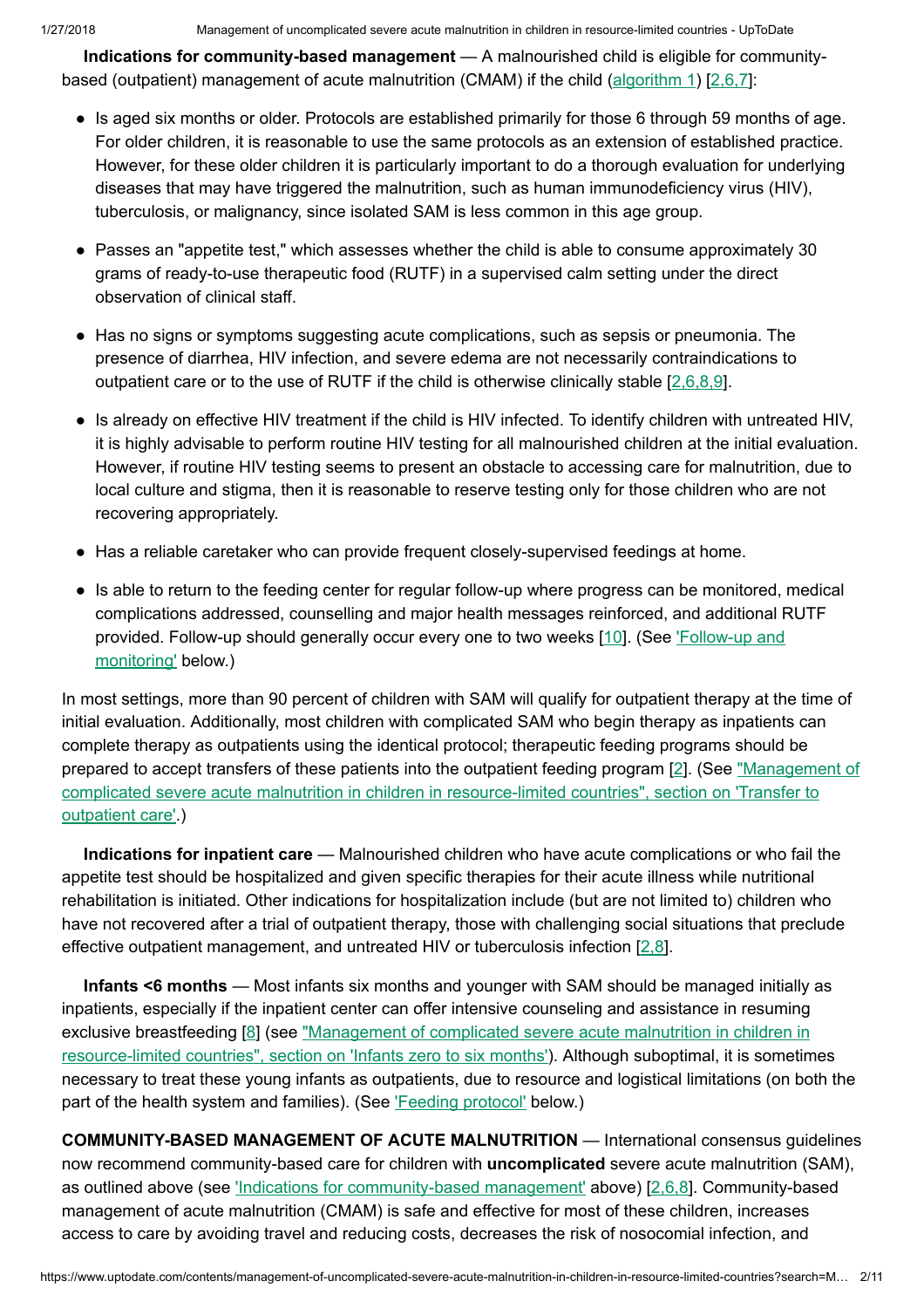decreases the likelihood that the caretaker will take the child home (or even abandon the child) against medical advice before therapy is complete.

Overview — CMAM emphasizes a decentralized and low-cost model of care that is able to reach far more malnourished children and is able to achieve better outcomes than most inpatient care settings. Key components of the CMAM approach are:

- Decentralized design and community involvement, to minimize geographic barriers and encourage early presentation and compliance.
- Where resources are available, early intervention for moderate acute malnutrition to prevent progression to severe malnutrition. (See *Community-based preventive care'* below.)
- Use of simple protocols and supplies, including therapeutic food that is high in energy and micronutrients (ready-to-use therapeutic food; RUTF). (See ['Formulations'](https://www.uptodate.com/contents/management-of-uncomplicated-severe-acute-malnutrition-in-children-in-resource-limited-countries?search=MANAGEMENT%20OF%20SEVERE%20MALNUTRITION&source=search_result&selectedTitle=1~150&usage_type=default&display_rank=1#H3437079758) below.)
- Counseling and education of the caregiver(s) to optimize outcomes and prevent relapse. (See ['Counseling'](https://www.uptodate.com/contents/management-of-uncomplicated-severe-acute-malnutrition-in-children-in-resource-limited-countries?search=MANAGEMENT%20OF%20SEVERE%20MALNUTRITION&source=search_result&selectedTitle=1~150&usage_type=default&display_rank=1#H1954291640) below.)
- A brief empiric course of oral antibiotics, which improves recovery and decreases mortality. (See ['Antibiotics'](https://www.uptodate.com/contents/management-of-uncomplicated-severe-acute-malnutrition-in-children-in-resource-limited-countries?search=MANAGEMENT%20OF%20SEVERE%20MALNUTRITION&source=search_result&selectedTitle=1~150&usage_type=default&display_rank=1#H3991352518) below.)
- Integrated approach allowing for smooth transitions between inpatient care for children recovering from complicated severe acute malnutrition, and outpatient care for children without complications. (See "Management of complicated severe acute malnutrition in children in [resource-limited](https://www.uptodate.com/contents/management-of-complicated-severe-acute-malnutrition-in-children-in-resource-limited-countries?sectionName=Transfer+to+outpatient+care&anchor=H87026751&source=see_link#H87026751) countries", section on 'Transfer to outpatient care'.)

Ready-to-use therapeutic food — The cornerstone of CMAM is the use of ready-to-use therapeutic food (RUTF). RUTF is of high nutritional quality, easily transportable, does not require cooking or other preparation, and has minimal spoilage. It provides all of the micronutrients and macronutrients needed for nutritional rehabilitation. RUTF is available commercially from a number of manufacturers and international agencies such as the United Nations Children's Fund (UNICEF), or often can be produced locally.

Formulations — The most commonly available RUTF consists of a mixture of peanuts, sugar, oil, and powdered milk, supplemented with a vitamin and mineral mixture. It is a soft solid paste that is readily consumed by most children six months and older. This formulation was initially developed during the 1990s and has become the de facto standard of care, although no specific formulation of RUTF is universally endorsed as long as all nutritional and safety standards are met. The most widely available commercial source of RUTF is marketed under the name Plumpy'Nut (manufactured by Nutriset, Malaunay, France), but is also increasingly produced locally in over a dozen countries.

One of the major advantages of the peanut-based formulation of RUTF is that the energy density is fourfold higher than that of F-100 ([table](https://www.uptodate.com/contents/image?imageKey=PEDS%2F82277&topicKey=PEDS%2F113959&search=MANAGEMENT+OF+SEVERE+MALNUTRITION&rank=1%7E150&source=see_link) 2), allowing malnourished children to eat smaller quantities of food at more frequent intervals, on demand. Because of low water content, RUTF can be kept unrefrigerated for up to two years and is thus ideal for outpatient use. It provides all of the macronutrients, vitamins, and minerals needed for nutritional rehabilitation, including sufficient iron, phosphorus, zinc, and vitamin A to treat these common deficiencies. Additional vitamin supplements are needed only rarely, under select circumstances, such as symptomatic vitamin A deficiency or beriberi. (See "Management of complicated severe acute malnutrition in children in resource-limited countries", section on 'Vitamin and [mineral supplementation'](https://www.uptodate.com/contents/management-of-complicated-severe-acute-malnutrition-in-children-in-resource-limited-countries?sectionName=Vitamin+and+mineral+supplementation&anchor=H15&source=see_link#H15).)

RUTF can also be prepared from locally available foods with the addition of powdered milk and a commercially available vitamin and mineral mixture [\[11\]](https://www.uptodate.com/contents/management-of-uncomplicated-severe-acute-malnutrition-in-children-in-resource-limited-countries/abstract/11). A number of newer formulations substitute locally available sources of protein (eg, sesame paste) and grain (rice, maize, sorghum, or barley) in an effort to improve palatability and lower the cost of RUTF  $[12-15]$  $[12-15]$ ; although none have been used on a wide scale yet, this is likely to be a significant area for growth and further development in the upcoming years.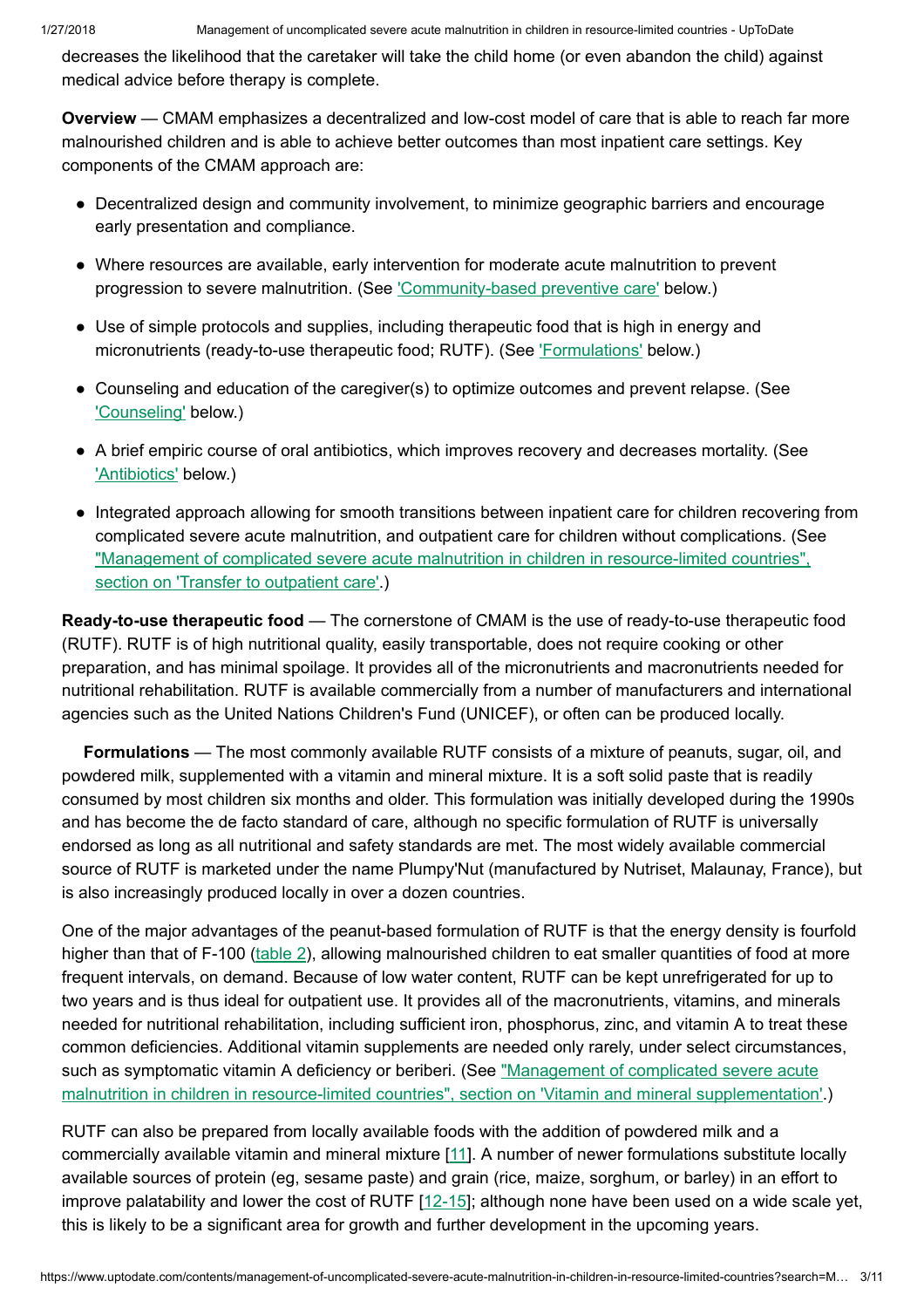## 1/27/2018 Management of uncomplicated severe acute malnutrition in children in resource-limited countries - UpToDate

Other modifications of the standard peanut-based RUTF recipe have been attempted with varying degrees of success. In a randomized trial, addition of probiotic bacteria and prebiotic fiber to RUTF did not alter the frequency or speed of nutritional cure, frequency of diarrhea or other clinical symptoms, or cumulative mortality [[16\]](https://www.uptodate.com/contents/management-of-uncomplicated-severe-acute-malnutrition-in-children-in-resource-limited-countries/abstract/16). A pilot trial of including mesalazine as part of CMAM care demonstrated some benefit in decreasing intestinal inflammation [\[17](https://www.uptodate.com/contents/management-of-uncomplicated-severe-acute-malnutrition-in-children-in-resource-limited-countries/abstract/17)], but the benefit of this approach in improving nutritional recovery or decreasing mortality was not established by this small pilot study. Improvements in the fatty acid profile of RUTF to include higher levels of omega-3 polyunsaturated fatty acids have been proposed, especially since this may contribute to improved cognitive development in young children [\[18-21](https://www.uptodate.com/contents/management-of-uncomplicated-severe-acute-malnutrition-in-children-in-resource-limited-countries/abstract/18-21)].

A promising formulation of RUTF, known as BP-100 [\[22](https://www.uptodate.com/contents/management-of-uncomplicated-severe-acute-malnutrition-in-children-in-resource-limited-countries/abstract/22)], is wheat-based (rather than peanut) and comes in the form of a biscuit/bar that is especially well-suited to older patients if they do not like the taste or texture of standard peanut-based RUTF. This biscuit can also be crumbled into water to make a porridge. A paste formulation of BP-100 is also available [\[23](https://www.uptodate.com/contents/management-of-uncomplicated-severe-acute-malnutrition-in-children-in-resource-limited-countries/abstract/23)]. Both formulations of BP-100 meet World Health Organization (WHO) standards for RUTF, and while clinical efficacy studies in malnourished children are lacking, there is reason to believe that it should be as effective as peanut-based RUTF.

Efficacy — CMAM and RUTF have become the de facto standard of care for uncomplicated SAM based primarily on successful outcomes with extensive clinical experience [\[24](https://www.uptodate.com/contents/management-of-uncomplicated-severe-acute-malnutrition-in-children-in-resource-limited-countries/abstract/24)]. No large-scale randomized controlled trials have compared this protocol with inpatient hospitalization and traditional milk-based formula feedings for all severely malnourished children. In a small randomized trial in severely malnourished children in Senegal, children treated with RUTF recovered more quickly than children treated with F-100 [[25\]](https://www.uptodate.com/contents/management-of-uncomplicated-severe-acute-malnutrition-in-children-in-resource-limited-countries/abstract/25). A systematic review concluded that RUTF or other specially formulated food increased the recovery rate by 29 percent for children with moderate acute malnutrition compared with standard care [\[26\]](https://www.uptodate.com/contents/management-of-uncomplicated-severe-acute-malnutrition-in-children-in-resource-limited-countries/abstract/26). In addition, RUTF was slightly superior to blended food supplements in improving weight gain and other anthropometric measurements, and significantly better in decreasing non-recovery rates (relative risk [RR] 0.53, 95% CI 0.40-0.69). Other studies have shown RUTF to be superior to standard corn-soy blends for the recovery from severe acute malnutrition [\[27,28](https://www.uptodate.com/contents/management-of-uncomplicated-severe-acute-malnutrition-in-children-in-resource-limited-countries/abstract/27,28)].

Given the widespread acceptance of CMAM and markedly better outcomes compared with historical recovery rates for traditional inpatient management, it is unlikely that further randomized trials will be performed, both for practical and ethical reasons.

Feeding protocol — Children who are treated as outpatients are prescribed RUTF at a dose of approximately 175 kcal (733 J)/kg/day. RUTF is generally provided in foil sachets containing 500 kcal of RUTF ([picture](https://www.uptodate.com/contents/image?imageKey=PEDS%2F114599&topicKey=PEDS%2F113959&search=MANAGEMENT+OF+SEVERE+MALNUTRITION&rank=1%7E150&source=see_link) 1 and [table](https://www.uptodate.com/contents/image?imageKey=PEDS%2F82277&topicKey=PEDS%2F113959&search=MANAGEMENT+OF+SEVERE+MALNUTRITION&rank=1%7E150&source=see_link) 2). RUTF should only be provided for the severely malnourished patient and not for others in the family; exceptions should be made for twins in which only one is malnourished, or for other children in the household with very similar ages, since sharing can be assumed.

There may be situations in the field where severely malnourished infants under six months of age cannot be hospitalized, although every effort should be made to admit them to the hospital for management (see "Management of complicated severe acute malnutrition in children in [resource-limited](https://www.uptodate.com/contents/management-of-complicated-severe-acute-malnutrition-in-children-in-resource-limited-countries?sectionName=Infants+zero+to+six+months&anchor=H1001776423&source=see_link#H1001776423) countries", section on 'Infants zero to six months'). If an infant must be treated at home, very close follow-up is warranted, ideally with clinical assessments and weight checks daily or as frequently as feasible. Nutritional therapy should focus on re-establishing exclusive breastfeeding if possible. If this is not possible, commercial infant formula or diluted F-100 (prepared by diluting F-100 with an additional 30 percent water) may be used, although with the caveats that these can be quite expensive and the use of unclean water in their preparation puts the child at high risk for diarrheal diseases; the need to prepare these milks at least once or twice a day also makes this challenging. In some field settings, RUTF has been used for infants as young as four to five months of age, by softening the paste with a small amount of water and feeding it by spoon, but the safety and efficacy of this approach has not been tested.

Counseling — A number of counseling and education messages should be provided to the caretaker at the start of therapy and should be re-emphasized at each return visit: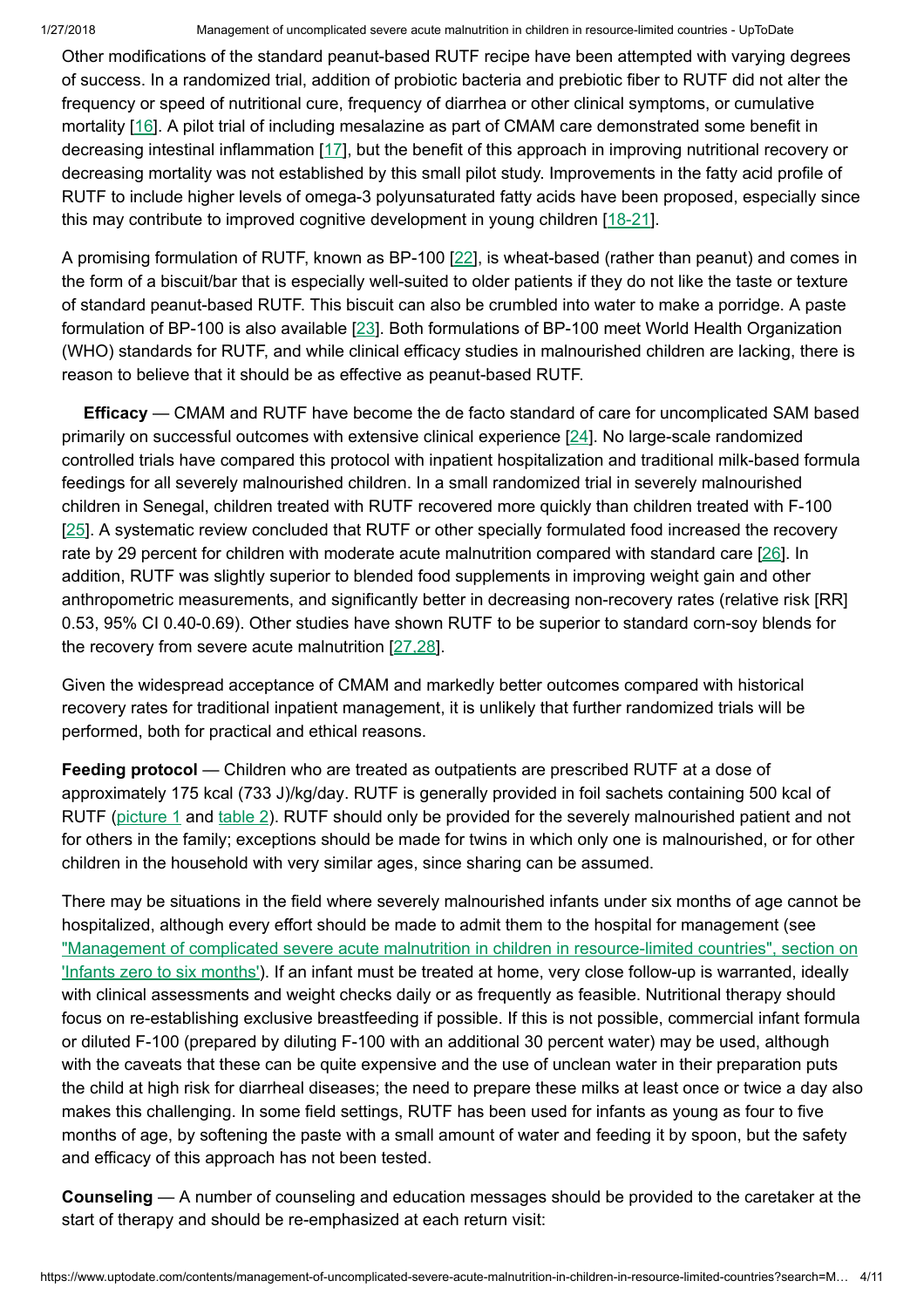- RUTF should be fed in frequent, small feedings throughout the day, as driven by the child's appetite (on-demand feeding). Most children will need at least five to six feedings per day to recover.
- RUTF should be considered a medication for this specific medical condition (severe malnutrition) and is not to be shared with others.
- RUTF should be the only food offered to the child; breastmilk and water are the only other items the child should ingest during treatment.
- The child's appetite may wax and wane over the course of therapy.
- If the child finishes the complete allotment of RUTF prior to their next follow-up visit, then the child can be given a balanced local diet until their next visit. This should be seen as a sign of success as it demonstrates the child has a good appetite and is likely making a quick recovery.
- The provision of clean water, good hand hygiene, and limiting ingestion of dirt and other contaminated materials is important during therapy.

Caretakers of severely malnourished children (particularly mothers) are often quite stressed and depressed about the condition of their child; they should be provided frequent, compassionate encouragement and emotional support during the weeks of intensive care they must provide their child.

Antibiotics — A brief empiric course of oral antibiotics (eg, a seven-day course of [amoxicillin](https://www.uptodate.com/contents/amoxicillin-pediatric-drug-information?source=see_link) 40 to 45 mg/kg twice daily, or [cefdinir](https://www.uptodate.com/contents/cefdinir-pediatric-drug-information?source=see_link) 7 mg/kg twice daily) for children treated for uncomplicated severe acute malnutrition in an outpatient setting is recommended by the WHO [\[6,8](https://www.uptodate.com/contents/management-of-uncomplicated-severe-acute-malnutrition-in-children-in-resource-limited-countries/abstract/6,8)]. Children with SAM have high rates of underlying bacterial infection, infection is an important contributor to mortality, and overt signs of infection are often lacking.

The practice of empiric antibiotic treatment is supported by two randomized trials: one conducted in Malawi in 2767 children with both kwashiorkor and marasmus [[29\]](https://www.uptodate.com/contents/management-of-uncomplicated-severe-acute-malnutrition-in-children-in-resource-limited-countries/abstract/29), and the other conducted in Niger in 2412 children with marasmus [[30\]](https://www.uptodate.com/contents/management-of-uncomplicated-severe-acute-malnutrition-in-children-in-resource-limited-countries/abstract/30). In a meta-analysis of both trials, the rate of nutritional recovery was higher in children treated with [amoxicillin](https://www.uptodate.com/contents/amoxicillin-pediatric-drug-information?source=see_link) plus standard care (including RUTF) compared with placebo plus standard care (75.8 versus 72.4 percent; risk ratio [RR] 1.03, 95% CI 1.0-1.06) [[31\]](https://www.uptodate.com/contents/management-of-uncomplicated-severe-acute-malnutrition-in-children-in-resource-limited-countries/abstract/31). Nutritional recovery was generally defined as resolution of edema and adequate weight gain (ie, weight-for-height Z-score ≥-2). The findings regarding mortality benefit were conflicting in the two trials. In the Malawi trial, mortality was lower in the antibiotic-treated group compared with placebo (4.4 versus 7.4 percent; RR 0.60, 95% CI 0.44-0.82). In the Niger trial, mortality rates were considerably lower than in the Malawi trial, and there was no difference in mortality between treatment groups (0.6 percent in the amoxicillin group and 0.5 percent in the placebo group) [[30\]](https://www.uptodate.com/contents/management-of-uncomplicated-severe-acute-malnutrition-in-children-in-resource-limited-countries/abstract/30). The meta-analysis did not include a pooled estimate for the effect on mortality. The difference in the mortality rates in the two trials is likely accounted for by the different settings in which the trials were conducted. The Malawi trial was conducted in a "real-world" community setting without easy access to a hospital, whereas the Niger trial was conducted at health centers with ready access to inpatient care and children who weren't recovering well were quickly admitted to the hospital. Thus, in the Malawi trial, <3 percent of children received inpatient care, whereas one-quarter of those in the Niger trial received inpatient care. Of note, in the Niger trial, children in the amoxicillin group were less likely to be transferred to inpatient care compared with those in the placebo group (26.4 versus 30.7 percent; RR 0.86, 95% CI, 0.76- 0.98) [\[30](https://www.uptodate.com/contents/management-of-uncomplicated-severe-acute-malnutrition-in-children-in-resource-limited-countries/abstract/30)].

The efficacy of empiric antibiotics is also supported by retrospective studies, which found that children who received [amoxicillin](https://www.uptodate.com/contents/amoxicillin-pediatric-drug-information?source=see_link) as part of outpatient management of SAM were 1.5 to 2 times more likely to achieve nutritional recovery compared with children who did not receive antibiotics [\[32,33](https://www.uptodate.com/contents/management-of-uncomplicated-severe-acute-malnutrition-in-children-in-resource-limited-countries/abstract/32,33)].

Follow-up and monitoring — Children should return for follow-up every one to two weeks, depending on local practices and balancing the burden that frequent visits places on caretakers and health care providers. If necessary, the follow-up interval can likely be extended to every four weeks without significant adverse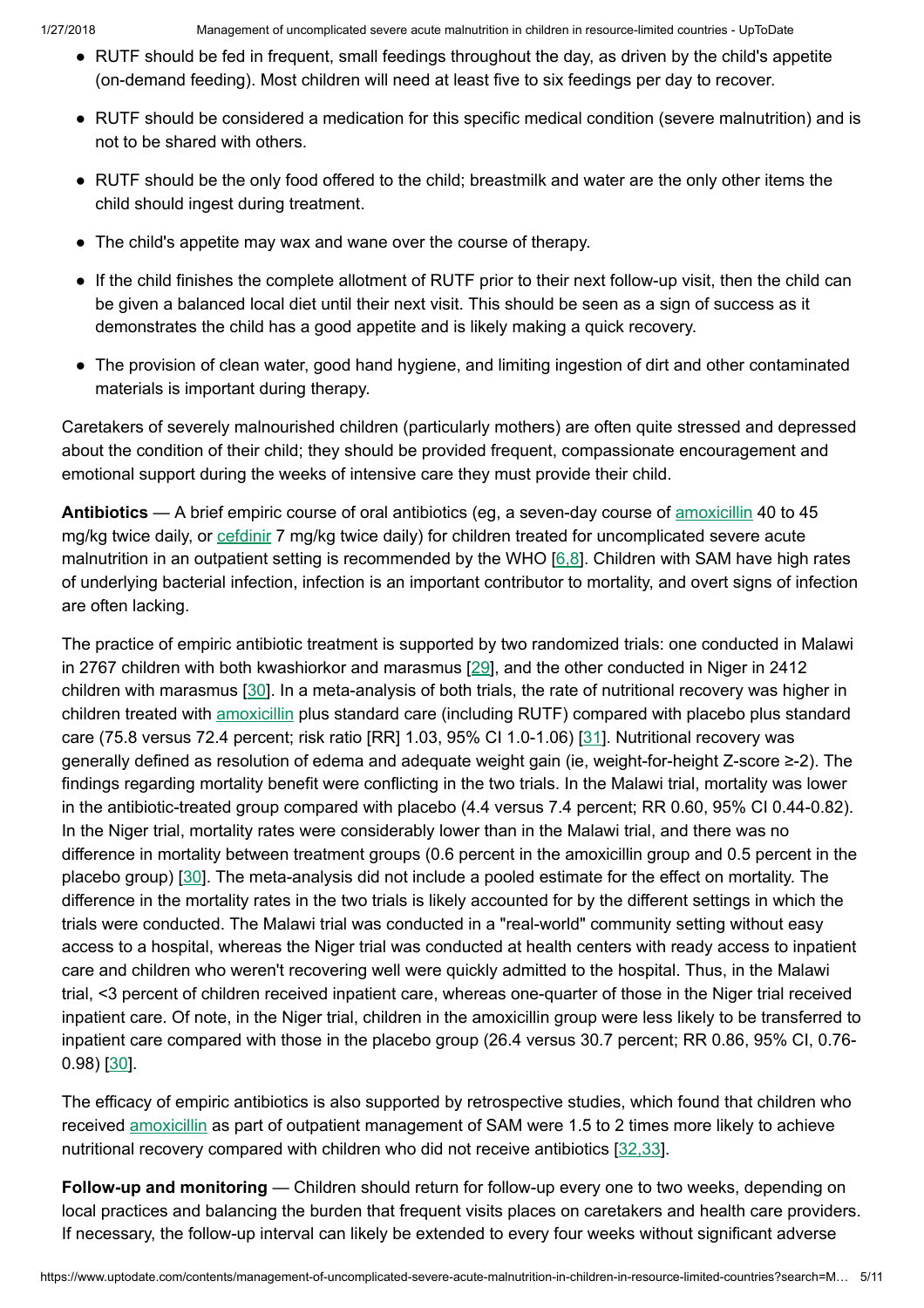1/27/2018 Management of uncomplicated severe acute malnutrition in children in resource-limited countries - UpToDate

effect (eg, in particularly remote settings where health center attendance is especially challenging) [\[10](https://www.uptodate.com/contents/management-of-uncomplicated-severe-acute-malnutrition-in-children-in-resource-limited-countries/abstract/10)]. At each follow-up visit, weight and mid-upper arm circumference (MUAC) are measured and edema is rechecked. Careful records for each child should be kept and response to therapy closely assessed. Children who are losing weight (other than water weight from decreasing edema) or who are not making steady progress over two to three weeks should have a careful clinical and social assessment performed to identify confounding illnesses and any barriers to recovery.

Most children recover within six to eight weeks, where recovery is defined as reaching target anthropometric goals ([table](https://www.uptodate.com/contents/image?imageKey=PEDS%2F79197&topicKey=PEDS%2F113959&search=MANAGEMENT+OF+SEVERE+MALNUTRITION&rank=1%7E150&source=see_link) 3) (see ['Discharge](https://www.uptodate.com/contents/management-of-uncomplicated-severe-acute-malnutrition-in-children-in-resource-limited-countries?search=MANAGEMENT%20OF%20SEVERE%20MALNUTRITION&source=search_result&selectedTitle=1~150&usage_type=default&display_rank=1#H1725553874) from treatment' below). Children who are not making progress within two to three weeks, or who do not achieve their anthropometric goals within 12 weeks, should be reevaluated to determine the cause. In most cases, these children should be admitted to a hospital to provide more intensive, supervised care, and to address any underlying infectious or other medical issues (see "Management of complicated severe acute malnutrition in children in [resource-limited](https://www.uptodate.com/contents/management-of-complicated-severe-acute-malnutrition-in-children-in-resource-limited-countries?source=see_link) countries"). Children with both marasmus and kwashiorkor (known as marasmic kwashiorkor) are particularly vulnerable to mortality and are more likely to need more intensive therapy.

**Discharge from treatment** — Children 6 to 59 months of age may be discharged from treatment when they meet either of the following anthropometric criteria  $[8]$  $[8]$ :

- Weight-for-height Z-score (WHZ)  $\geq$ -2 and no edema for at least 1 to 2 weeks, or
- $\bullet$  MUAC ≥12.5 cm and no edema for at least 1 to 2 weeks

In general, the anthropometric criterion used for discharge should be the one that was used for admission to the treatment program. Percentage weight gain is no longer recommended as a criterion for discharge. Other discharge criteria are listed in the [table](https://www.uptodate.com/contents/image?imageKey=PEDS%2F79197&topicKey=PEDS%2F113959&search=MANAGEMENT+OF+SEVERE+MALNUTRITION&rank=1%7E150&source=see_link) (table 3). The mother or caregiver should be able to care for the child after discharge. She/he should be able to provide food and recognize when diarrhea, fever, respiratory distress, and other common symptoms warrant medical follow-up. Ideally, a health worker should be available in the community to provide follow-up of the child and support for the mother [\[34](https://www.uptodate.com/contents/management-of-uncomplicated-severe-acute-malnutrition-in-children-in-resource-limited-countries/abstract/34)].

Relapse after discharge from the treatment program is common in many settings. Higher weight-for-height Z-score and MUAC are associated with a lower risk of relapse in moderately malnourished children, but it is unknown if this applies to severely malnourished children as well  $[35,36]$  $[35,36]$ . Empiric antibiotic therapy generally should not be continued after discharge, since it does not appear to decrease the risk of relapse [[37\]](https://www.uptodate.com/contents/management-of-uncomplicated-severe-acute-malnutrition-in-children-in-resource-limited-countries/abstract/37).

An innovation in early identification of severe wasting among children in high-risk populations is to provide caretakers with MUAC tapes and teach them how to identify when their child (or children in their community) have moderate or severe wasting, known as the "Mothers Understand And Can do it" method. Since the tapes generally are color-coded, measuring MUAC is a straightforward activity that does not require the caretaker to have any numerical or verbal literacy. Initial field experience has already shown that this program is effective in early identification of malnutrition, so that children are identified and brought for care when their malnutrition is less severe [[38,39\]](https://www.uptodate.com/contents/management-of-uncomplicated-severe-acute-malnutrition-in-children-in-resource-limited-countries/abstract/38,39). This method can be adapted to post-discharge monitoring by providing MUAC tapes and education to caretakers of children being discharged from a CMAM program. This strategy likely facilitates early detection of relapses and re-enrollment in the treatment program, but its efficacy has not been formally evaluated.

COMMUNITY-BASED PREVENTIVE CARE — Effective preventive care requires recognition of children at risk for severe malnutrition and implementation of interventions to arrest progression to the severely malnourished state. The following review of strategies and recommendations for preventing malnutrition may be beneficial to the local practitioner in countries with substandard child growth and development.

Recognition of at-risk populations — In resource-limited settings, acute malnutrition is often triggered by an acute treatable illness, superimposed upon food insecurity or chronic malnutrition beginning in infancy or gestation. In many cases, acute malnutrition might be preventable by recognizing and treating the acute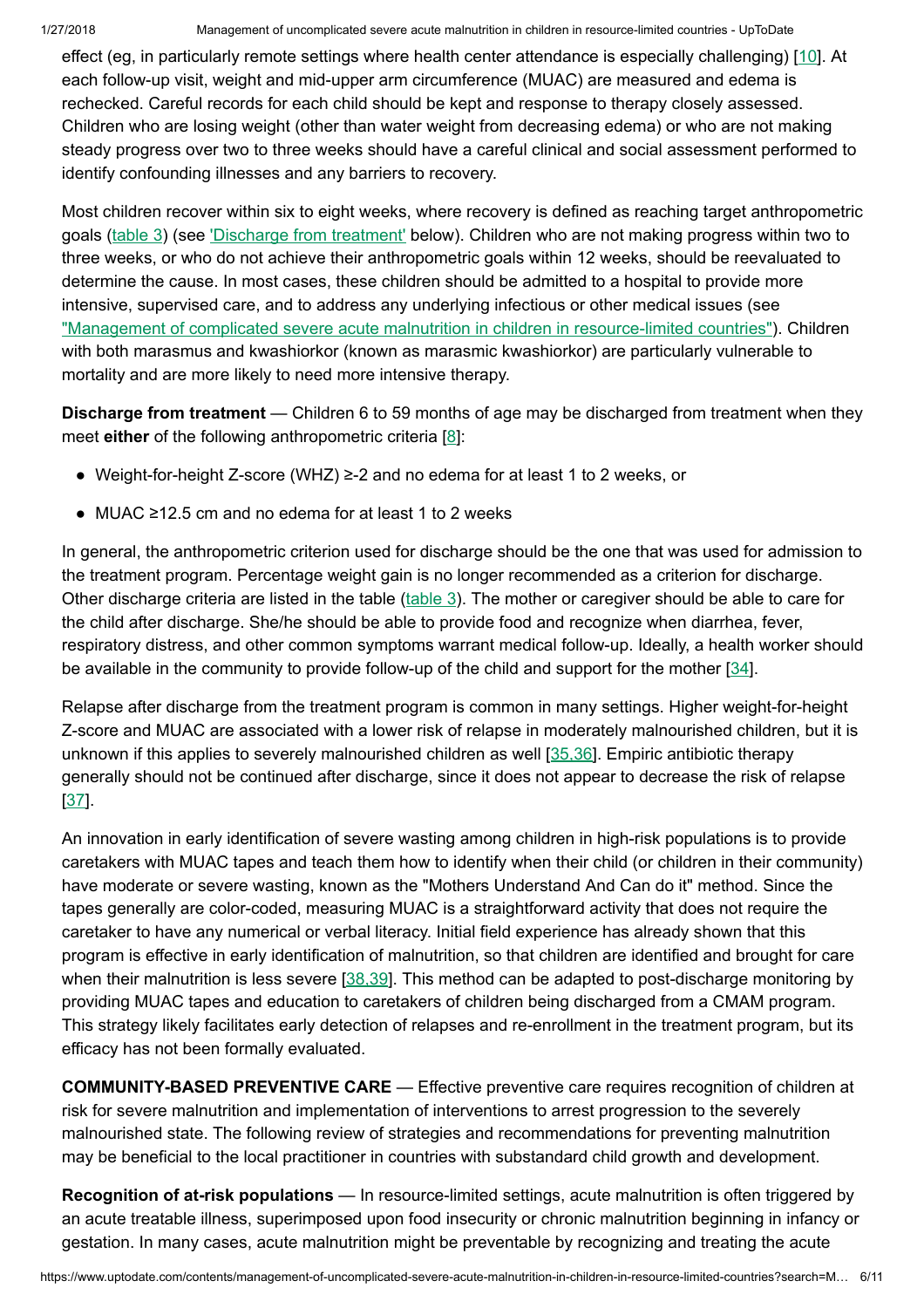illness early. By contrast, in resource-rich countries, severe malnutrition is usually caused by an underlying chronic illness.

Diarrheal illness — Chronic or prolonged diarrhea is a common risk factor for the development of severe malnutrition. An isolated acute diarrheal illness (duration <14 days) usually causes only transient slowing of growth [[40\]](https://www.uptodate.com/contents/management-of-uncomplicated-severe-acute-malnutrition-in-children-in-resource-limited-countries/abstract/40). However, in the setting of pre-existing and concomitant undernutrition, the intestinal mucosa does not efficiently regenerate. Repeated environmental and infectious insults contribute to the development of environmental enteric dysfunction (EED), which further stunts child growth, leads to cognitive stunting, and places children at elevated risk for developing acute malnutrition [\[41](https://www.uptodate.com/contents/management-of-uncomplicated-severe-acute-malnutrition-in-children-in-resource-limited-countries/abstract/41)]. Children with persistent diarrhea or repeated bouts of diarrhea are at particularly high risk for severe malnutrition due to malabsorption [[42\]](https://www.uptodate.com/contents/management-of-uncomplicated-severe-acute-malnutrition-in-children-in-resource-limited-countries/abstract/42). Thus, the prevention and treatment of diarrheal illnesses through standard sanitary measures becomes an [essential foundation](https://www.uptodate.com/contents/persistent-diarrhea-in-children-in-resource-limited-countries?sectionName=PATHOPHYSIOLOGY&anchor=H4&source=see_link#H4) for local efforts to prevent malnutrition. (See "Persistent diarrhea in children in resource-limited countries", section on 'Pathophysiology'.)

HIV — The association between human immunodeficiency virus (HIV) infection and malnutrition is complex [\[43](https://www.uptodate.com/contents/management-of-uncomplicated-severe-acute-malnutrition-in-children-in-resource-limited-countries/abstract/43)]. The immunologic compromise caused by HIV infection accelerates comorbid infections (such as tuberculosis, malaria, or chronic diarrhea) that increase metabolic demands, which increases the risk for malnutrition. In patients with HIV infection, prompt treatment with appropriate antiretroviral drugs and treatment or prevention of opportunistic infections are essential steps to prevent or treat malnutrition [[44\]](https://www.uptodate.com/contents/management-of-uncomplicated-severe-acute-malnutrition-in-children-in-resource-limited-countries/abstract/44). In addition, children with HIV infection require added nutritional supplementation to meet their increased metabolic needs. (See "Pediatric HIV infection: Classification, [clinical manifestations,](https://www.uptodate.com/contents/pediatric-hiv-infection-classification-clinical-manifestations-and-outcome?source=see_link) and outcome".)

Supplementation strategies for prevention of malnutrition — Food distribution measures are implemented in a variety of contexts to combat food insecurity and malnutrition.

Generalized food distribution — The usual approach to food crises has been to organize a generalized food distribution (GFD), in which daily food rations (typically an allotment of a cereal item) are distributed to all members of a population. Although helpful as a first-line strategy during a crisis, GFD schemes usually fail to prevent significant amounts of severe acute malnutrition because they do not target the highest risk groups within a population who would benefit most from nutrition support.

Targeted supplementation strategies — Because of the poor efficacy of GFD schemes, the World Health Organization (WHO) now endorses supplementation strategies that target at-risk subgroups as the best strategy for preventing malnutrition within a population experiencing food insecurity.

Targeted supplemental feeding programs directly supplement those populations and age groups at the greatest risk for malnutrition, usually nursing mothers and children younger than 60 months. More current recommendations emphasize protein and lipid rich food items, such as ready-to-use therapeutic food (RUTF) [[6,45\]](https://www.uptodate.com/contents/management-of-uncomplicated-severe-acute-malnutrition-in-children-in-resource-limited-countries/abstract/6,45), in contrast with previous strategies that relied on grain-based foods. RUTF is readily transportable and sanitary, with a long shelf life without refrigeration, allowing for prepositioning of stocks in areas vulnerable to acute food crises. Multiple studies have established the efficacy of RUTF as a therapeutic strategy for children with moderate to severe malnutrition, as outlined above (see 'Ready-to-use therapeutic food' above). [Additional interest](https://www.uptodate.com/contents/management-of-uncomplicated-severe-acute-malnutrition-in-children-in-resource-limited-countries?search=MANAGEMENT%20OF%20SEVERE%20MALNUTRITION&source=search_result&selectedTitle=1~150&usage_type=default&display_rank=1#H3194860690) has been focused on whether use of RUTF in children who are already exhibiting stunting may prevent progression to more severe forms of malnutrition. Unfortunately, no cost-effective implementation strategy using RUTF or other lipid-nutrient spreads has been found to decrease the risk of developing severe malnutrition.

SOCIETY GUIDELINE LINKS — Links to society and government-sponsored guidelines from selected countries and regions around the world are provided separately. (See "Society guideline links: Pediatric [malnutrition".\)](https://www.uptodate.com/contents/society-guideline-links-pediatric-malnutrition?source=see_link)

## SUMMARY AND RECOMMENDATIONS

• In children 6 through 59 months of age, severe acute malnutrition (SAM) is defined by anthropometric criteria using mid-upper arm circumference (MUAC) <11.5 cm, or weight-for-height Z-score <-3, or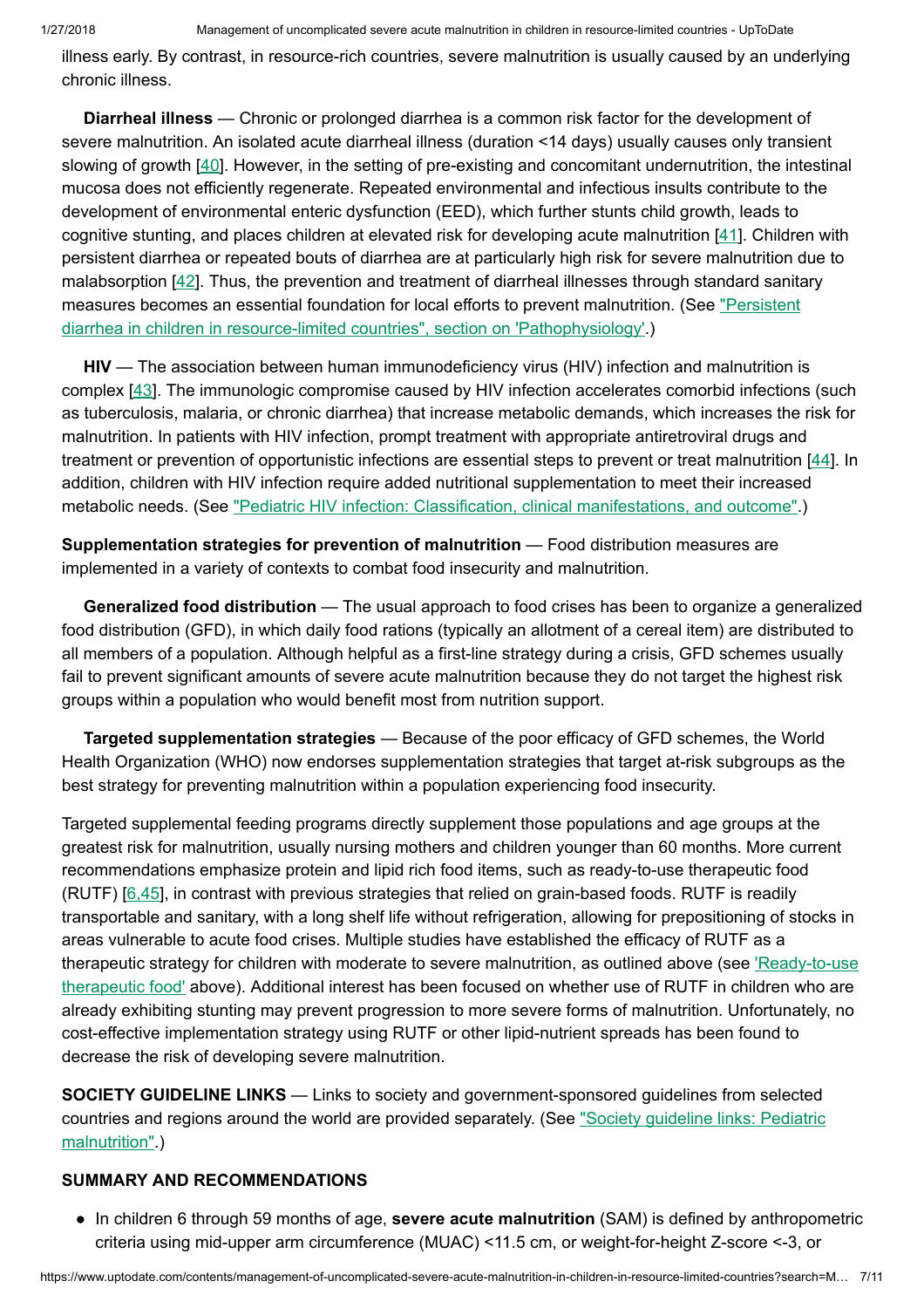bilateral pitting edema ([table](https://www.uptodate.com/contents/image?imageKey=PEDS%2F60869&topicKey=PEDS%2F113959&search=MANAGEMENT+OF+SEVERE+MALNUTRITION&rank=1%7E150&source=see_link) 1). Malnutrition is considered **uncomplicated** if the child has no acute infections or other medical complications and has a good appetite, determined by an "appetite test" during the initial evaluation. (See ['Classification'](https://www.uptodate.com/contents/management-of-uncomplicated-severe-acute-malnutrition-in-children-in-resource-limited-countries?search=MANAGEMENT%20OF%20SEVERE%20MALNUTRITION&source=search_result&selectedTitle=1~150&usage_type=default&display_rank=1#H824088546) above.)

- For most children with *uncomplicated* SAM who are six months or older, outpatient care in a structured community-based program for management of acute malnutrition (CMAM) is safe and effective and increases access to care by reducing costs and avoiding travel and other treatment burdens on the family. By contrast, children with complicated SAM or anorexia, and most infants younger than six months, should be managed initially in an inpatient setting [\(algorithm](https://www.uptodate.com/contents/image?imageKey=PEDS%2F113987&topicKey=PEDS%2F113959&search=MANAGEMENT+OF+SEVERE+MALNUTRITION&rank=1%7E150&source=see_link) 1), then transferred to outpatient care when acute complications have been addressed and nutritional recovery has begun. (See ['Triage'](https://www.uptodate.com/contents/management-of-uncomplicated-severe-acute-malnutrition-in-children-in-resource-limited-countries?search=MANAGEMENT%20OF%20SEVERE%20MALNUTRITION&source=search_result&selectedTitle=1~150&usage_type=default&display_rank=1#H2757780587) above.)
- Key components of CMAM programs include (see ['Community-based](https://www.uptodate.com/contents/management-of-uncomplicated-severe-acute-malnutrition-in-children-in-resource-limited-countries?search=MANAGEMENT%20OF%20SEVERE%20MALNUTRITION&source=search_result&selectedTitle=1~150&usage_type=default&display_rank=1#H4288277979) management of acute malnutrition' above):
	- Provision of ready-to-use therapeutic food (RUTF) RUTF is of high nutritional quality, easily transportable, does not require cooking or other preparation, and has minimal spoilage. It provides all of the micronutrients and macronutrients needed for nutritional rehabilitation ( $table 2$  $table 2$ ). The most common RUTF is a peanut-based paste that is readily taken by most children >6 months of age. (See ['Ready-to-use](https://www.uptodate.com/contents/management-of-uncomplicated-severe-acute-malnutrition-in-children-in-resource-limited-countries?search=MANAGEMENT%20OF%20SEVERE%20MALNUTRITION&source=search_result&selectedTitle=1~150&usage_type=default&display_rank=1#H3194860690) therapeutic food' above.)
	- Brief course of empiric oral antibiotics For all children with severe acute malnutrition managed as outpatients in a resource-limited setting, we suggest empiric treatment with a brief course of oral antibiotics (eg, [amoxicillin](https://www.uptodate.com/contents/amoxicillin-pediatric-drug-information?source=see_link) or [cefdinir](https://www.uptodate.com/contents/cefdinir-pediatric-drug-information?source=see_link) for seven days), rather than no antibiotics or symptom-based treatment ([Grade](https://www.uptodate.com/contents/grade/6?title=Grade%202C&topicKey=PEDS/113959) 2C). In randomized trials in children with uncomplicated severe acute malnutrition, an empiric course of antibiotics improved weight gain and led to higher nutritional recovery rates. (See ['Antibiotics'](https://www.uptodate.com/contents/management-of-uncomplicated-severe-acute-malnutrition-in-children-in-resource-limited-countries?search=MANAGEMENT%20OF%20SEVERE%20MALNUTRITION&source=search_result&selectedTitle=1~150&usage_type=default&display_rank=1#H3991352518) above.)
	- Regular follow up Children treated in CMAM programs should have regular follow-up and monitoring by community-based health workers, typically every one to two weeks. These visits are used to refill the RUTF supply, assess weight gain, and provide counseling to avoid relapse. Most children recover within six to eight weeks. Children who are not making progress within two to three weeks, or who do not achieve their anthropometric goals within 12 weeks, should be reevaluated to determine the cause. In most cases, these children should be admitted for inpatient treatment. (See 'Follow-up and [monitoring'](https://www.uptodate.com/contents/management-of-uncomplicated-severe-acute-malnutrition-in-children-in-resource-limited-countries?search=MANAGEMENT%20OF%20SEVERE%20MALNUTRITION&source=search_result&selectedTitle=1~150&usage_type=default&display_rank=1#H3176906666) above.)
- Children are eligible for discharge from the outpatient CMAM program when they reach target anthropometric goals, any infections or other medical problems have been treated, and social supports seem adequate to prevent relapse ([table](https://www.uptodate.com/contents/image?imageKey=PEDS%2F79197&topicKey=PEDS%2F113959&search=MANAGEMENT+OF+SEVERE+MALNUTRITION&rank=1%7E150&source=see_link) 3). Relapse after discharge from the treatment program is common in many settings; strategies to reduce this risk need further [investigation.](https://www.uptodate.com/contents/management-of-uncomplicated-severe-acute-malnutrition-in-children-in-resource-limited-countries?search=MANAGEMENT%20OF%20SEVERE%20MALNUTRITION&source=search_result&selectedTitle=1~150&usage_type=default&display_rank=1#H1725553874) (See 'Discharge from treatment' above.)

ACKNOWLEDGMENT — The authors would like to acknowledge the help of Diana L. Culbertson, MS. MMSc, PA-C, for her help in preparing this article.

Use of UpToDate is subject to the [Subscription](https://www.uptodate.com/legal/license) and License Agreement.

## **REFERENCES**

- 1. Murray E, Manary M. [Home-based](https://www.uptodate.com/contents/management-of-uncomplicated-severe-acute-malnutrition-in-children-in-resource-limited-countries/abstract/1) therapy for severe acute malnutrition with ready-to-use food. Paediatr Int Child Health 2014; 34:266.
- 2. Trehan I, Manary MJ. Management of severe acute malnutrition in low-income and [middle-income](https://www.uptodate.com/contents/management-of-uncomplicated-severe-acute-malnutrition-in-children-in-resource-limited-countries/abstract/2) countries. Arch Dis Child 2015; 100:283.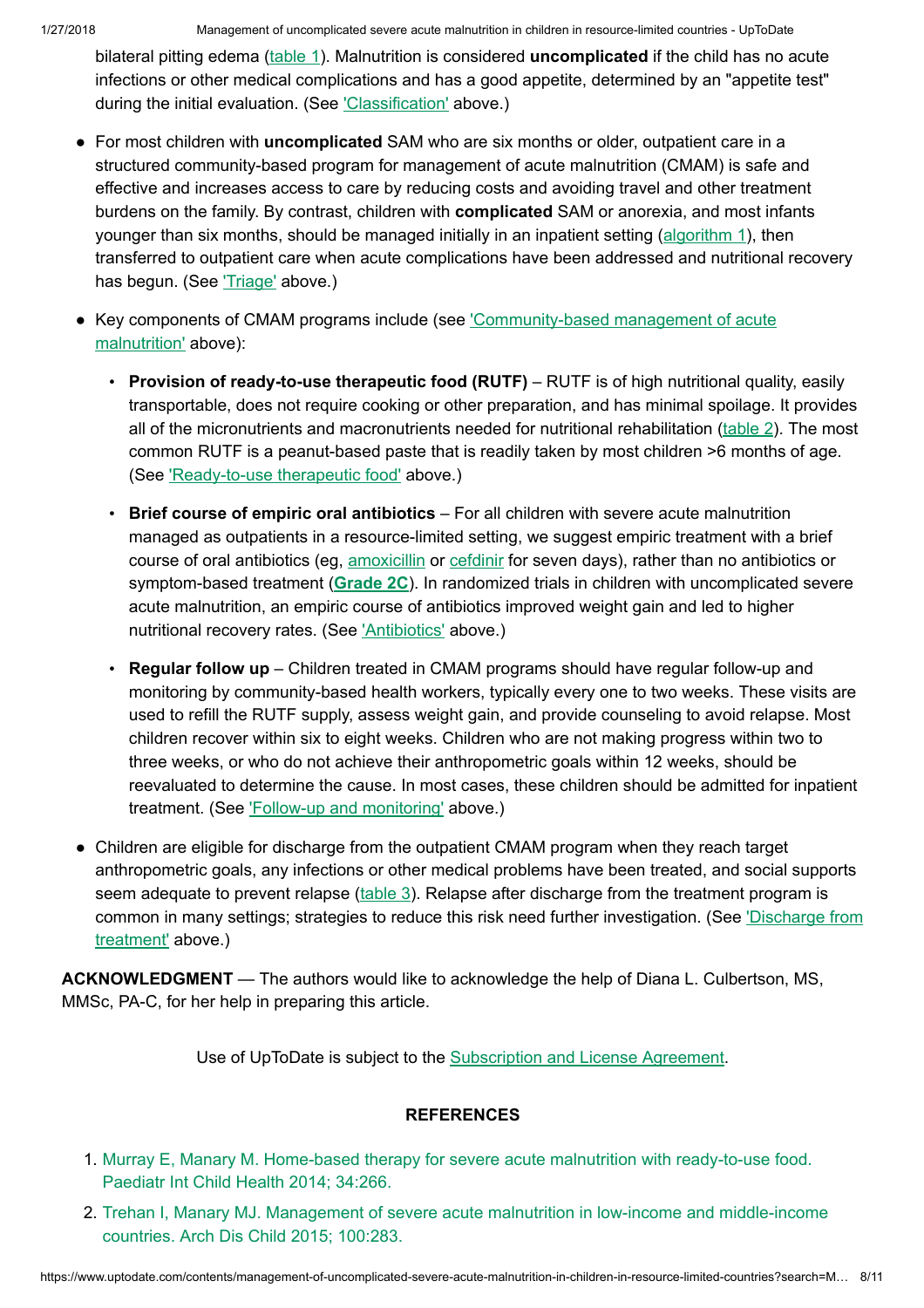- 3. Kerac M, Mwangome M, McGrath M, et al. [Management](https://www.uptodate.com/contents/management-of-uncomplicated-severe-acute-malnutrition-in-children-in-resource-limited-countries/abstract/3) of acute malnutrition in infants aged under 6 months (MAMI): current issues and future directions in policy and research. Food Nutr Bull 2015; 36:S30.
- 4. Angood C, McGrath M, Mehta S, et al. Research priorities to improve the management of acute malnutrition in infants aged less than six months (MAMI). PLoS Med 2015; [12:e1001812.](https://www.uptodate.com/contents/management-of-uncomplicated-severe-acute-malnutrition-in-children-in-resource-limited-countries/abstract/4)
- 5. Mwangome M, Ngari M, Fegan G, et al. Diagnostic criteria for severe acute [malnutrition](https://www.uptodate.com/contents/management-of-uncomplicated-severe-acute-malnutrition-in-children-in-resource-limited-countries/abstract/5) among infants aged under 6 mo. Am J Clin Nutr 2017.
- 6. Community-based management of severe acute malnutrition. A joint statement by the World Health Or ganization, the World Food Programme, the United Nations System Standing Committee on Nutrition, and the United Nations Children's Fund, 2007. Available at: http://www.who.int/nutrition/publications/se veremalnutrition/978-92-806-4147-9\_eng.pdf (Accessed on July 17, 2017).
- 7. WHO. Updates on the management of severe acute malnutrition in infants and children. Geneva: Worl d Health Organization; 2013 http://apps.who.int/iris/bitstream/10665/95584/1/9789241506328\_eng.pdf (Accessed on July 10, 2017).
- 8. World Health Organization. Guideline: updates on the management of severe acute malnutrition in infa nts and children, 2013. Available at: http://apps.who.int/iris/bitstream/10665/95584/1/9789241506328\_ eng.pdf (Accessed on July 17, 2017).
- 9. Iannotti LL, Trehan I, Clitheroe KL, Manary MJ. Diagnosis and treatment of severely [malnourished](https://www.uptodate.com/contents/management-of-uncomplicated-severe-acute-malnutrition-in-children-in-resource-limited-countries/abstract/9) children with diarrhoea. J Paediatr Child Health 2015; 51:387.
- 10. Isanaka S, Kodish SR, Berthé F, et al. Outpatient treatment of severe acute [malnutrition:](https://www.uptodate.com/contents/management-of-uncomplicated-severe-acute-malnutrition-in-children-in-resource-limited-countries/abstract/10) response to treatment with a reduced schedule of therapeutic food distribution. Am J Clin Nutr 2017; 105:1191.
- 11. Manary MJ. [Local production](https://www.uptodate.com/contents/management-of-uncomplicated-severe-acute-malnutrition-in-children-in-resource-limited-countries/abstract/11) and provision of ready-to-use therapeutic food (RUTF) spread for the treatment of severe childhood malnutrition. Food Nutr Bull 2006; 27:S83.
- 12. Collins, S, Henry, J. Alternative RUTF formulations. Emergency Nutrition Network 2004; special supple ment 2:35. www.validinternational.org/pages/sub.cfm?id=1663 (Accessed on May 24, 2007).
- 13. Briend A, Akomo P, Bahwere P, et al. Developing food supplements for moderately [malnourished](https://www.uptodate.com/contents/management-of-uncomplicated-severe-acute-malnutrition-in-children-in-resource-limited-countries/abstract/13) children: lessons learned from ready-to-use therapeutic foods. Food Nutr Bull 2015; 36:S53.
- 14. Bahwere P, Balaluka B, Wells JC, et al. Cereals and pulse-based ready-to-use therapeutic food as an alternative to the standard milk- and peanut paste-based formulation for treating severe acute malnutrition: a [noninferiority,](https://www.uptodate.com/contents/management-of-uncomplicated-severe-acute-malnutrition-in-children-in-resource-limited-countries/abstract/14) individually randomized controlled efficacy clinical trial. Am J Clin Nutr 2016; 103:1145.
- 15. Weber JM, Ryan KN, Tandon R, et al. [Acceptability](https://www.uptodate.com/contents/management-of-uncomplicated-severe-acute-malnutrition-in-children-in-resource-limited-countries/abstract/15) of locally produced ready-to-use therapeutic foods in Ethiopia, Ghana, Pakistan and India. Matern Child Nutr 2017; 13.
- 16. Kerac M, Bunn J, Seal A, et al. Probiotics and prebiotics for severe acute malnutrition (PRONUT study): a [double-blind](https://www.uptodate.com/contents/management-of-uncomplicated-severe-acute-malnutrition-in-children-in-resource-limited-countries/abstract/16) efficacy randomised controlled trial in Malawi. Lancet 2009; 374:136.
- 17. Jones KD, Hünten-Kirsch B, Laving AM, et al. Mesalazine in the initial management of severely acutely malnourished children with [environmental enteric](https://www.uptodate.com/contents/management-of-uncomplicated-severe-acute-malnutrition-in-children-in-resource-limited-countries/abstract/17) dysfunction: a pilot randomized controlled trial. BMC Med 2014; 12:133.
- 18. Jones KD, Ali R, Khasira MA, et al. Ready-to-use therapeutic food with elevated n-3 [polyunsaturated](https://www.uptodate.com/contents/management-of-uncomplicated-severe-acute-malnutrition-in-children-in-resource-limited-countries/abstract/18) fatty acid content, with or without fish oil, to treat severe acute malnutrition: a randomized controlled trial. BMC Med 2015; 13:93.
- 19. Hsieh JC, Liu L, Zeilani M, et al. High-Oleic Ready-to-Use Therapeutic Food Maintains Docosahexaenoic Acid Status in Severe Malnutrition. J Pediatr [Gastroenterol Nutr](https://www.uptodate.com/contents/management-of-uncomplicated-severe-acute-malnutrition-in-children-in-resource-limited-countries/abstract/19) 2015; 61:138.
- 20. Brenna JT, Akomo P, Bahwere P, et al. Balancing omega-6 and omega-3 fatty acids in [ready-to-use](https://www.uptodate.com/contents/management-of-uncomplicated-severe-acute-malnutrition-in-children-in-resource-limited-countries/abstract/20) therapeutic foods (RUTF). BMC Med 2015; 13:117.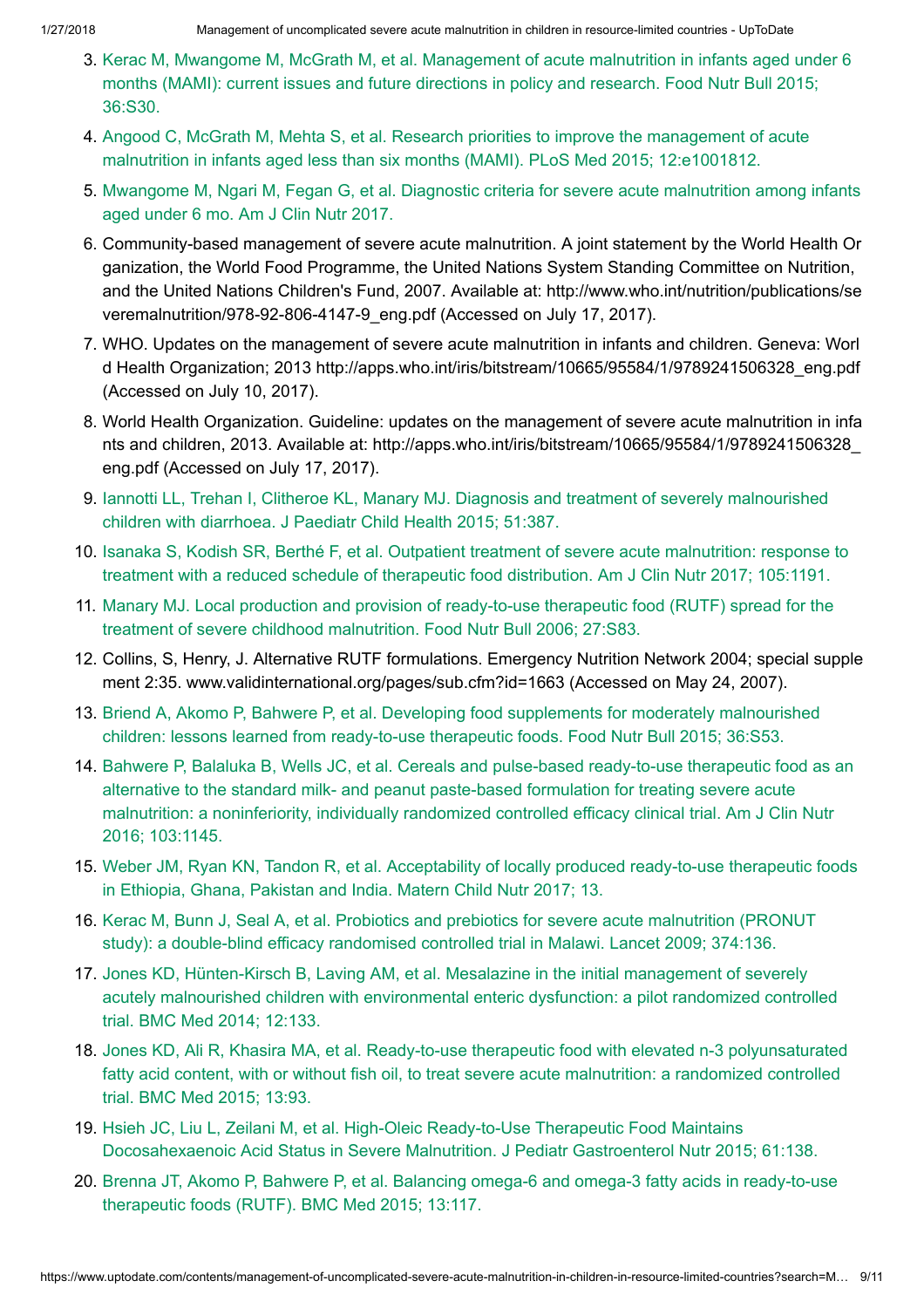- 21. Feeding malnourished children different types of fatty acids to promote neurocognitive development htt ps://clinicaltrials.gov/ct2/show/NCT03094247 (Accessed on July 10, 2017).
- 22. www.gcrieber-compact.com/product-range/malnutrition/treatment-severe/bp-100/ (Accessed on Augus t 26, 2017).
- 23. www.gcrieber-compact.com/product-range/malnutrition/treatment-severe/bp-100-paste/ (Accessed on August 26, 2017).
- 24. UNICEF Position Statement: Ready-to-use therapeutic food for children with severe acute malnutritio n, 2013. Available at: https://www.unicef.org/media/files/Position\_Paper\_Ready-to-use\_therapeutic\_fo od for children with severe acute malnutrition June 2013.pdf (Accessed on August 31, 2017).
- 25. Diop el HI, Dossou NI, Ndour MM, et al. Comparison of the efficacy of a solid ready-to-use food and a liquid, milk-based diet for the rehabilitation of severely [malnourished](https://www.uptodate.com/contents/management-of-uncomplicated-severe-acute-malnutrition-in-children-in-resource-limited-countries/abstract/25) children: a randomized trial. Am J Clin Nutr 2003; 78:302.
- 26. Lazzerini M, Rubert L, Pani P. Specially formulated foods for treating children with moderate acute malnutrition in low- and [middle-income](https://www.uptodate.com/contents/management-of-uncomplicated-severe-acute-malnutrition-in-children-in-resource-limited-countries/abstract/26) countries. Cochrane Database Syst Rev 2013; :CD009584.
- 27. Lenters LM, Wazny K, Webb P, et al. Treatment of severe and moderate acute malnutrition in low- and middle-income settings: a systematic review, meta-analysis and [Delphi process.](https://www.uptodate.com/contents/management-of-uncomplicated-severe-acute-malnutrition-in-children-in-resource-limited-countries/abstract/27) BMC Public Health 2013; 13 Suppl 3:S23.
- 28. Chang CY, Trehan I, Wang RJ, et al. Children [successfully](https://www.uptodate.com/contents/management-of-uncomplicated-severe-acute-malnutrition-in-children-in-resource-limited-countries/abstract/28) treated for moderate acute malnutrition remain at risk for malnutrition and death in the subsequent year after recovery. J Nutr 2013; 143:215.
- 29. Trehan I, Goldbach HS, LaGrone LN, et al. Antibiotics as part of the [management](https://www.uptodate.com/contents/management-of-uncomplicated-severe-acute-malnutrition-in-children-in-resource-limited-countries/abstract/29) of severe acute malnutrition. N Engl J Med 2013; 368:425.
- 30. Isanaka S, Langendorf C, Berthé F, et al. Routine Amoxicillin for [Uncomplicated](https://www.uptodate.com/contents/management-of-uncomplicated-severe-acute-malnutrition-in-children-in-resource-limited-countries/abstract/30) Severe Acute Malnutrition in Children. N Engl J Med 2016; 374:444.
- 31. Million M, Lagier JC, Raoult D. Meta-analysis on efficacy of amoxicillin in [uncomplicated](https://www.uptodate.com/contents/management-of-uncomplicated-severe-acute-malnutrition-in-children-in-resource-limited-countries/abstract/31) severe acute malnutrition. Microb Pathog 2017; 106:76.
- 32. Kabalo MY, Seifu CN. Treatment outcomes of severe acute malnutrition in children treated within Outpatient Therapeutic Program (OTP) at Wolaita Zone, Southern Ethiopia: retrospective cross[sectional study.](https://www.uptodate.com/contents/management-of-uncomplicated-severe-acute-malnutrition-in-children-in-resource-limited-countries/abstract/32) J Health Popul Nutr 2017; 36:7.
- 33. Yebyo HG, Kendall C, Nigusse D, Lemma W. Outpatient therapeutic feeding program outcomes and [determinants](https://www.uptodate.com/contents/management-of-uncomplicated-severe-acute-malnutrition-in-children-in-resource-limited-countries/abstract/33) in treatment of severe acute malnutrition in tigray, northern ethiopia: a retrospective cohort study. PLoS One 2013; 8:e65840.
- 34. Management of severe malnutrition: a manual for physicians and other senior health workers, WHO, G eneva 1999. www.who.int/nutrition/publications/malnutrition/en/index.html (Accessed on August 02, 20 17).
- 35. Trehan I, Banerjee S, Murray E, et al. Extending supplementary feeding for children younger than 5 years with moderate acute malnutrition leads to lower relapse rates. J Pediatr [Gastroenterol Nutr](https://www.uptodate.com/contents/management-of-uncomplicated-severe-acute-malnutrition-in-children-in-resource-limited-countries/abstract/35) 2015; 60:544.
- 36. Stobaugh HC, Bollinger LB, Adams SE, et al. Effect of a package of health and nutrition services on sustained recovery in children after moderate acute malnutrition and factors related to sustaining recovery: a [cluster-randomized](https://www.uptodate.com/contents/management-of-uncomplicated-severe-acute-malnutrition-in-children-in-resource-limited-countries/abstract/36) trial. Am J Clin Nutr 2017; 106:657.
- 37. Berkley JA, Ngari M, Thitiri J, et al. Daily co-trimoxazole prophylaxis to prevent mortality in children with complicated severe acute malnutrition: a multicentre, double-blind, randomised [placebo-controlled](https://www.uptodate.com/contents/management-of-uncomplicated-severe-acute-malnutrition-in-children-in-resource-limited-countries/abstract/37) trial. Lancet Glob Health 2016; 4:e464.
- 38. Blackwell N, Myatt M, [Allafort-Duverger](https://www.uptodate.com/contents/management-of-uncomplicated-severe-acute-malnutrition-in-children-in-resource-limited-countries/abstract/38) T, et al. Mothers Understand And Can do it (MUAC): a comparison of mothers and community health workers determining mid-upper arm circumference in 103 children aged from 6 months to 5 years. Arch Public Health 2015; 73:26.